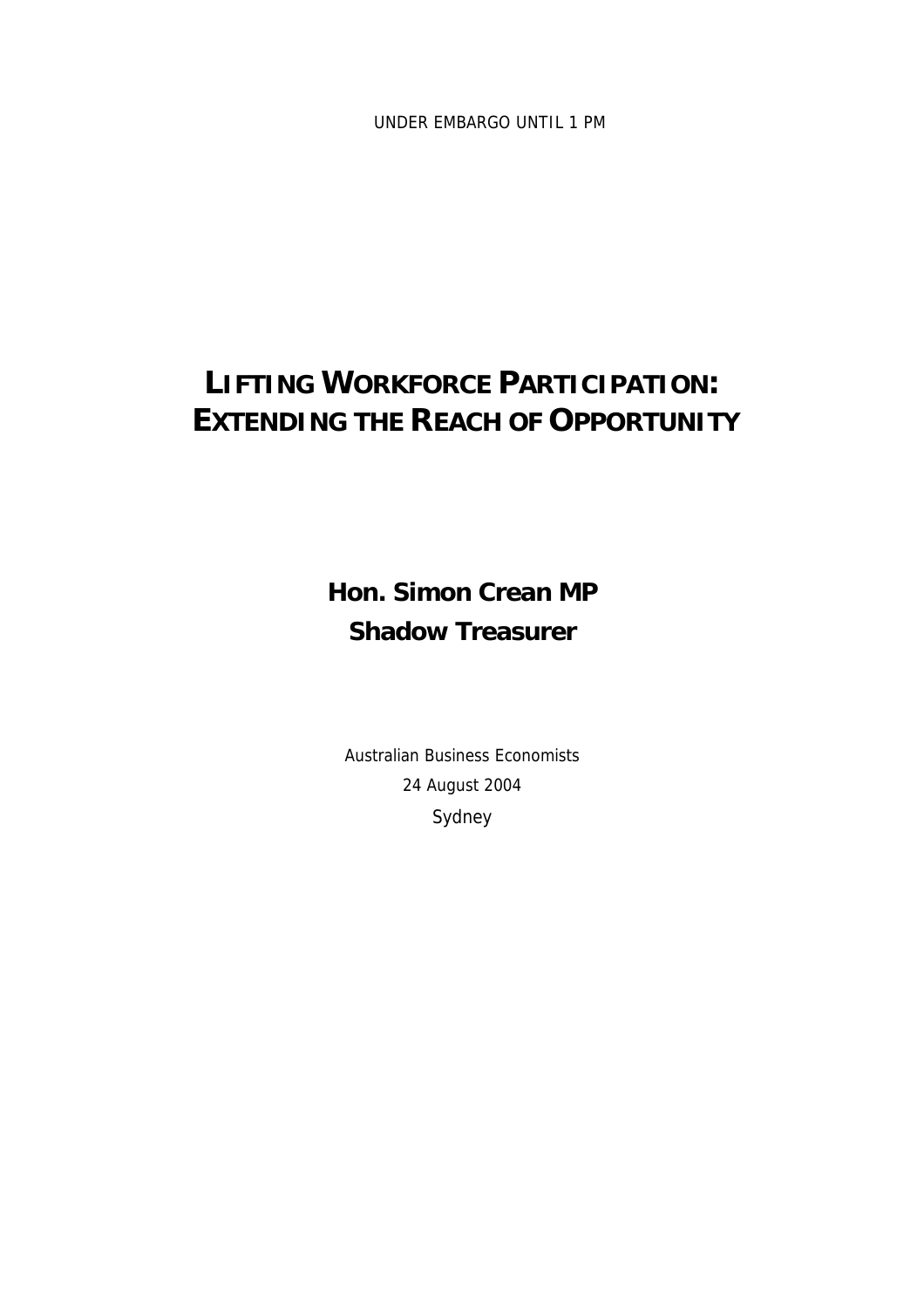# **INTRODUCTION**

 $\overline{a}$ 

Economic reform matters. Through it we can lift the economy onto a higher and more sustainable growth path.

But there is a reform malaise that has set in with the current Government.

Despite a 2 year old Intergenerational Report warning of looming economic pressures, there are some who suggest that the reform task is complete, or that all we need to do now is embrace a narrowly defined agenda on industrial relations and tell people they must work till they drop.

The Government has given up on responsible fiscal policy with its recent record preelection spending spree; it's run out of ideas; it's constantly having to create diversions by either raising wedge issues or providing election bribes; it's time it just got out of the way.

Labor governments have always been reforming governments – the enablers of change in the economy. While governments don't have all the answers, Labor believes that they can make a difference.

The reforms undertaken by Labor in the 1980s and early 1990s to internationalise our economy, deregulate our labour markets, and expose our economy to competitive forces gave rise to a sustained lift in productivity, and underpin the prosperity we now experience.<sup>1</sup>

And our taming of inflation means that the benefits of growth are no longer dissipated through wage pressures.

I find it a bit ironic when I hear John Howard and Peter Costello claim credit for 8 years of economic growth, despite inheriting an economy in the upswing of the current 13 year growth cycle, at the same time condemning Labor for the 13 years that laid the foundations for economic prosperity.

Despite 13 years of economic growth, we are a society under pressure.

While the Government tells them that the economy's never been so good, more and more Australian families are saying: if the economy's doing so well, why am I and my family missing out?

While families are working harder, they are finding it harder than ever to make ends meet.

- $\triangleright$  They are being charged more for the services they rely on and which underpin a decent society.
- ¾ They face the highest taxing government on record that didn't believe that anyone earning less than \$52,000 (that's 4 out of 5 taxpayers) deserved tax relief in its recent Budget.
- $\triangleright$  And they are feeling the pressure of record indebtedness record housing debt fuelled by Peter Costello's housing bubble, and record credit card debt.

These are the financial stresses that the Government has put families under.

Yet, instead of a forward looking reform agenda from the Government, all we hear are the familiar strains of a fear campaign with warnings of Labor and 16-17 percent interest rates.

<sup>&</sup>lt;sup>1</sup> See Henry, Ken (12 August 2004) *Australia China economic directions – long term trends in the Australian* Economy, delivered at the Australia China Free Trade Agreement Conference, Sydney. Also see Macfarlane, Ian (8 July 2003) Notes for a talk to the Business Council of Australia Dinner, Reserve Bank of Australia.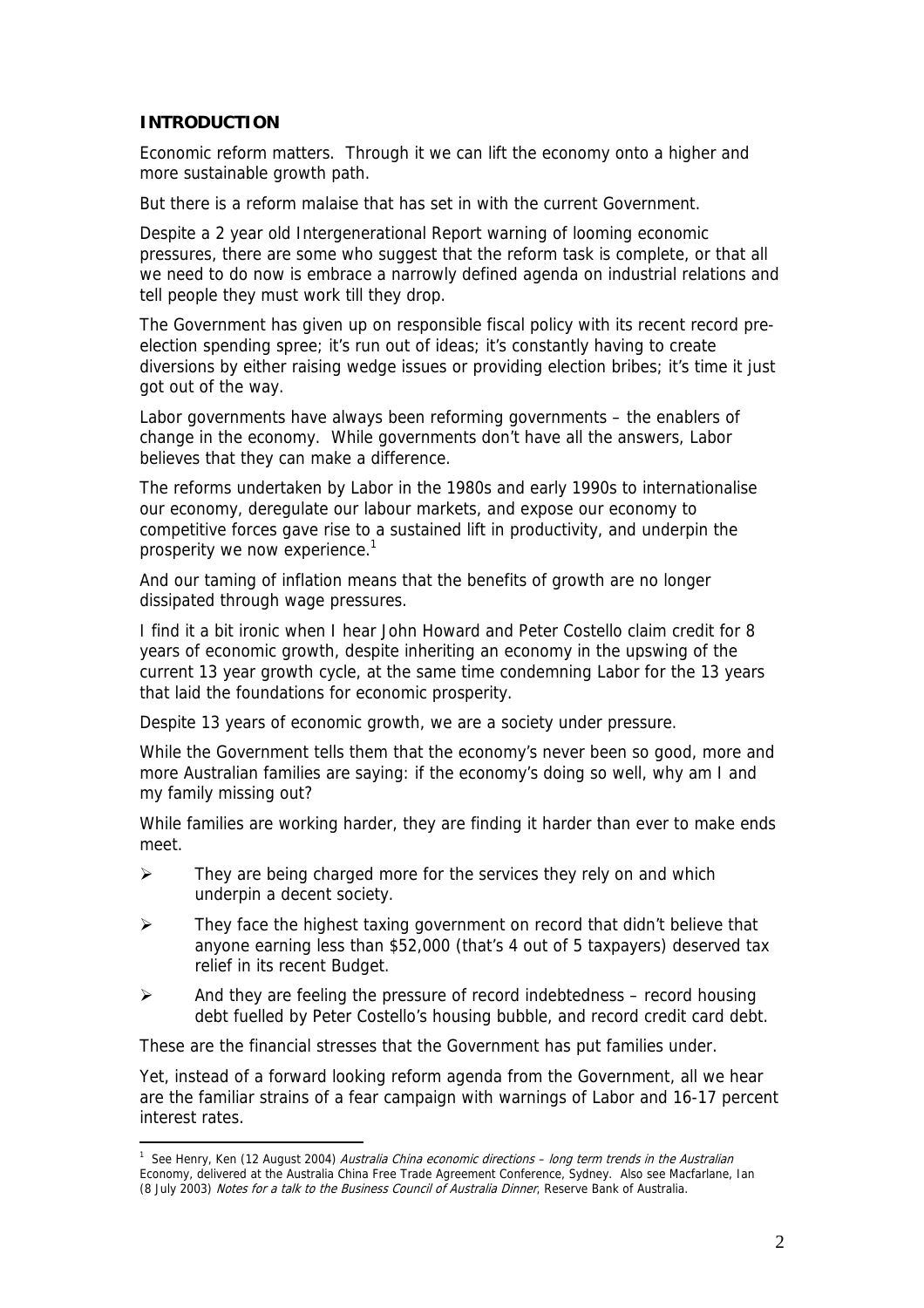As some leading commentators<sup>2</sup> like Alan Wood and David Koch have already argued – this is nonsense. For one, inflation is structurally lower as a result of many Labor driven reforms. Barring any intervening exogenous shock, this will remain the case.

Second, Labor's commitment to fully costed and funded policies means fiscal policy will not put pressure on interest rates.

Further, in levelling these charges at Labor, Peter Costello misses a crucial point – it has been under his watch that record credit card and household debt burden has been transferred onto the backs of Australian families – putting them under record financial stress, and making them more vulnerable than ever.

When the Government talks about the threat of higher interest rates, the reality is that households have become more sensitive and vulnerable to changes in interest rates as a result of the record debt burden and record debt servicing burden<sup>3</sup> they now face.

Indeed, just this month, the latest Reserve Bank Statement of Monetary Policy reported that the rate of credit growth relative to the growth in household capacity to service that debt was unsustainable.<sup>4</sup>

With no forward agenda and just a scare campaign to prosecute, it is time more commentators took the Treasurer to task about his absurd claims.

#### **A different approach – it's about the long term**

Labor has an agenda to relieve the financial pressures facing families.

We will restore services and make them affordable – so that less is taken out of peoples' pockets. We will provide tax relief for those that missed out – putting more money into their pockets.

This will ease the financial pressures facing families, and more.

Our commitments – on services, tax, families and superannuation – are not just about benefits for the individual. They are fully costed and funded. They underpin a broader productivity and participation reform agenda. They are good for the economy too.

In addition, we are bringing to the table a savings and investment framework to transform the way Canberra develops policy, makes decisions, and meets our intergenerational challenges.

We must manage the Budget for not only today but, more importantly, for the greater challenges which lie beyond our 3-year political cycle.

Labor's approach is to assess policy decisions not only through the short-term benefits and relief they provide, but also through the long-term and dynamic effects they bring to the economy.

This is how and why we have put issues like early childhood development and preventative health on the national agenda

 $\overline{a}$ 

Wood, A (17 August, 2004) *Monetary policies cast from same mould: There is no prospect of interest rates of 17,18* <sup>2</sup> See Koch, D (15 August, 2004) *Political scare tactics don't make sense*, in The Sunday Age, page 4. Also see or 20 per cent - here's why, in The Australian, page 11.<br>3 RBA (9 August 2004). *Statement on Monetary Policy*, page 24.

<sup>°</sup> RBA (9 August 2004), *Statement on Monetary Policy*, page 24.<br><sup>4</sup> RBA (9 August 2004), *Statement on Monetary Policy*, page 48.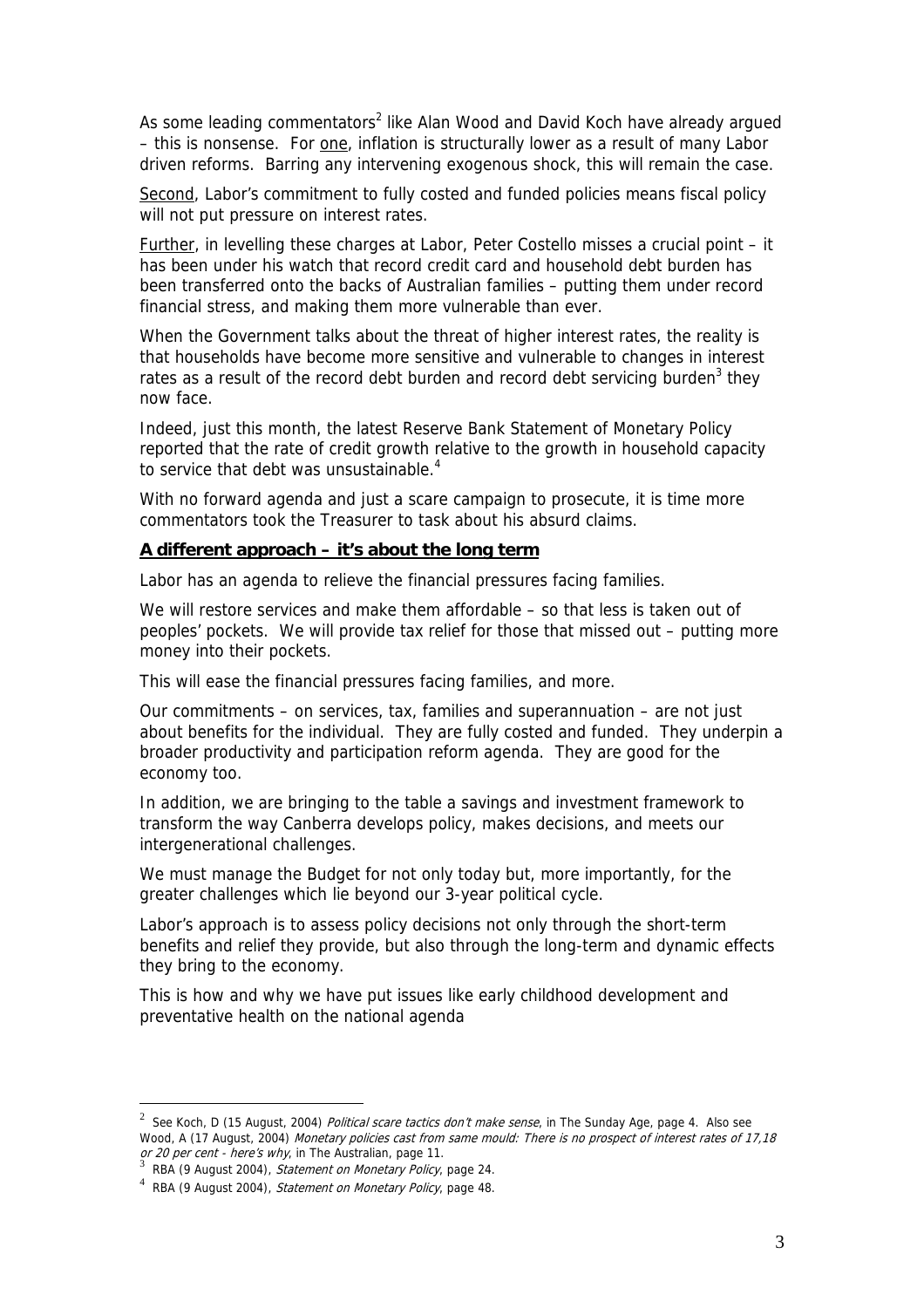# **RESPONSIBLE BUDGET MANAGEMENT**

For Labor, good economic policy starts with responsible Budget management.

It is why all of our spending commitments are fully costed and funded – ensuring that our Budget priorities do not place upward pressure on interest rates.

To date, Labor's announcements of just over \$9 billion in key areas such as education, health, and families have been paid for by savings of the same order.

Our savings have been generated by redirecting Government programs into Labor's better priorities and by cracking down on government waste and mismanagement.

We are **not** about spending more money. We are about spending it more wisely.

After one tough Budget in 1996-97, this is a discipline that the Government cannot claim.

The latest Budget in May, for example, contained a record pre-election spending spree with a Budget impact of \$52 billion.

Every cent of it ran down future Budget surpluses.

And since the Budget, whenever they've been in trouble in the polls, they've spent more - more money for energy, for transport, vaccines, childhood obesity, for extending the private health insurance rebate, for national security and regional airports – around \$1.7 billion since the Budget and rising.

There was around \$1.2 billion spent in the space of a week in the period following the Budget and we've just seen another \$500m spent in the last 48 hours. Just watch this space for more pre-election spending from the Government.

And as usual, none of it funded with offsetting savings. Where is this money coming from? All of it from future surpluses.

We are not talking about Labor promises here – this is the Government in action.

Labor is committed to responsible Budget management. It does matter. This is why we have set ourselves hard and fast tests – our Budget Pledge.

Over the next Parliament, this commits us to:

- delivering budget surpluses in each year and reducing net debt;
- ♦ reducing tax as a proportion of GDP; and
- reducing spending as a proportion of GDP.

These are tests for good economic governance at this stage of the cycle and we will meet them.

They are tests that John Howard and Peter Costello refuse to match.

But fiscal responsibility only lays the foundation of good economic policy. It takes reform to lift the economy onto a higher growth path, and this is where the real challenge lies.

In previous speeches, I've described how Labor is developing a broader saving and investment framework to meet the nation's long-term economic challenges and our focus on investing in the drivers of productivity and growth.

Today, I want to elaborate on one distinct part of this agenda - to increase labour supply and lift its quality – an agenda based on participation and skills.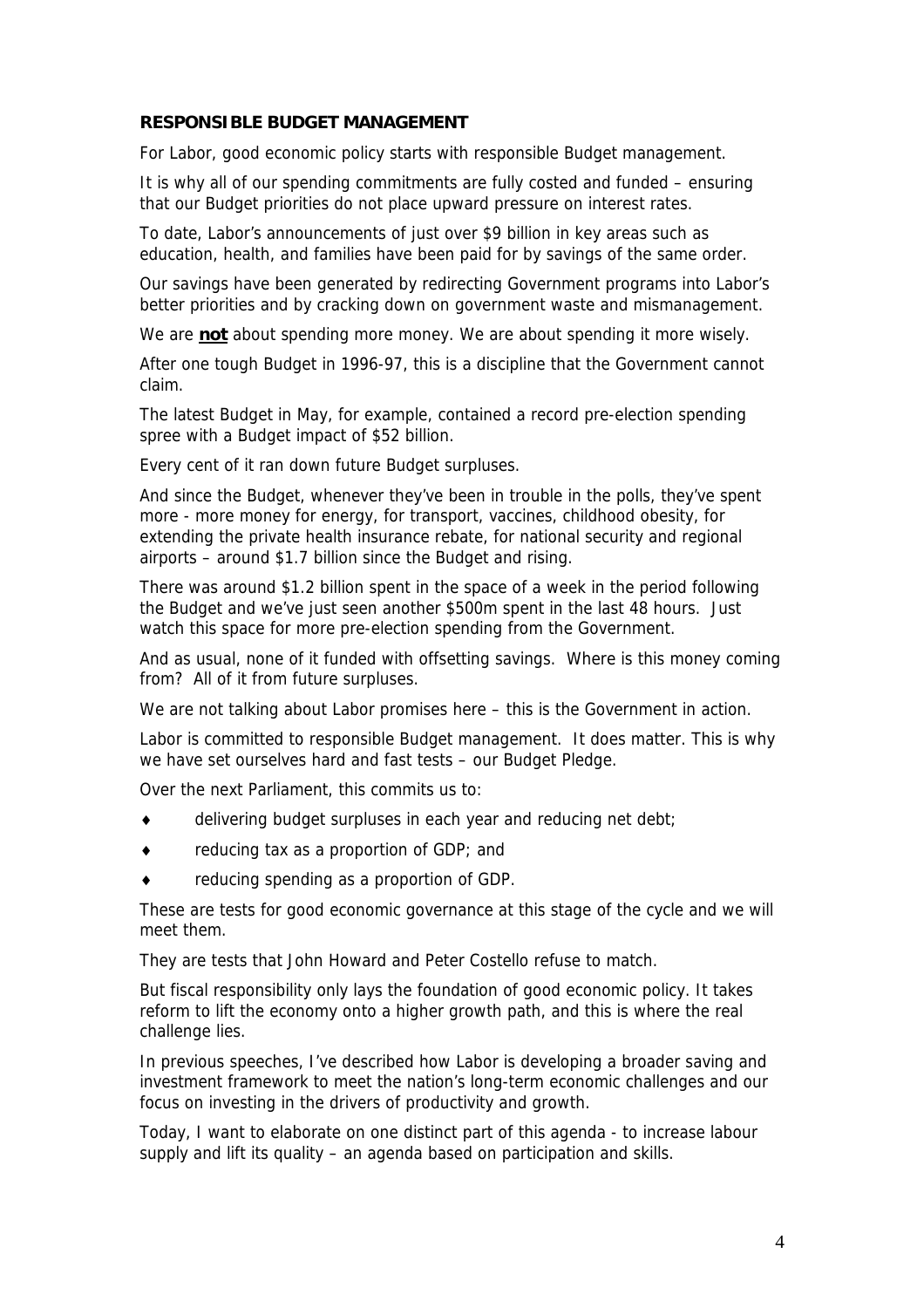## **PRESSURES ON THE HORIZON**

Over the next 40 years, the proportion of the population over 65 years of age is expected to almost double to around 25 per cent.<sup>5</sup>

At the same time, growth in the number of people of workforce age is expected to fall from around 1.2 per cent per annum over the last decade to almost zero in forty years' time. New entrants to the labour market will dry up.

This analysis points to a squeeze on the working-age population. In 2002, there were more than five people of working age to support every person aged over 65. By 2042, there will only be 2.5.

And according to Treasury's 'no policy change' projection, this will leave us with an annual 'fiscal gap' equivalent to 5% of GDP by 2042.

This is not a scenario that we should aspire to. It is not the legacy we want to leave for the future.

And yet it is the scenario before us if we refuse to front up to the real reform challenge.

The message is simple: the intergenerational challenge may be about the long-run, but it starts today.

The Treasury has furnished the nation with a report highlighting the challenge. What the Government lacks is a strategy to meet it.

Labor is no stranger to the intergenerational agenda. After all, we introduced the nation's biggest ever intergenerational policy, compulsory superannuation.

When we did, the conservatives opposed us. While it was opposition to intergenerational policy back then, today the conservatives preside over inaction.

Labor is building an economic framework to answer the challenges we face by lifting productivity, by working smarter not just harder, boosting participation, and by reforming the supply side of the labour market.

When productive workplaces depend, more than ever, on the interplay between labour and capital, Labor's focus will remain on the enterprise; on greater cooperation in workplace relations; greater flexibility in the way we work through better work and family policies; and on a greater emphasis on skills and innovation.

This is the true aspirational agenda; for workplace flexibility; for greater productivity and competitiveness; and for sustained economic growth.

### **WORKING SMARTER**

It is Labor's view that there is nothing more important to the productivity of the nation than the productivity of our people. This is why education, training and skills underpin our economic agenda.

Mark Latham often says that a good education is a passport from poverty. It is also a pathway to productivity. Education is one of those public goods that builds both a stronger economy and a stronger society.

When we lift the skills of our workforce, we not only support social inclusion but lay the basis for higher productivity and higher participation.

<sup>&</sup>lt;u>.</u><br><sup>5</sup> See *Australia's Demographic Challenges*, Commonwealth Treasury, 25 February, 2004.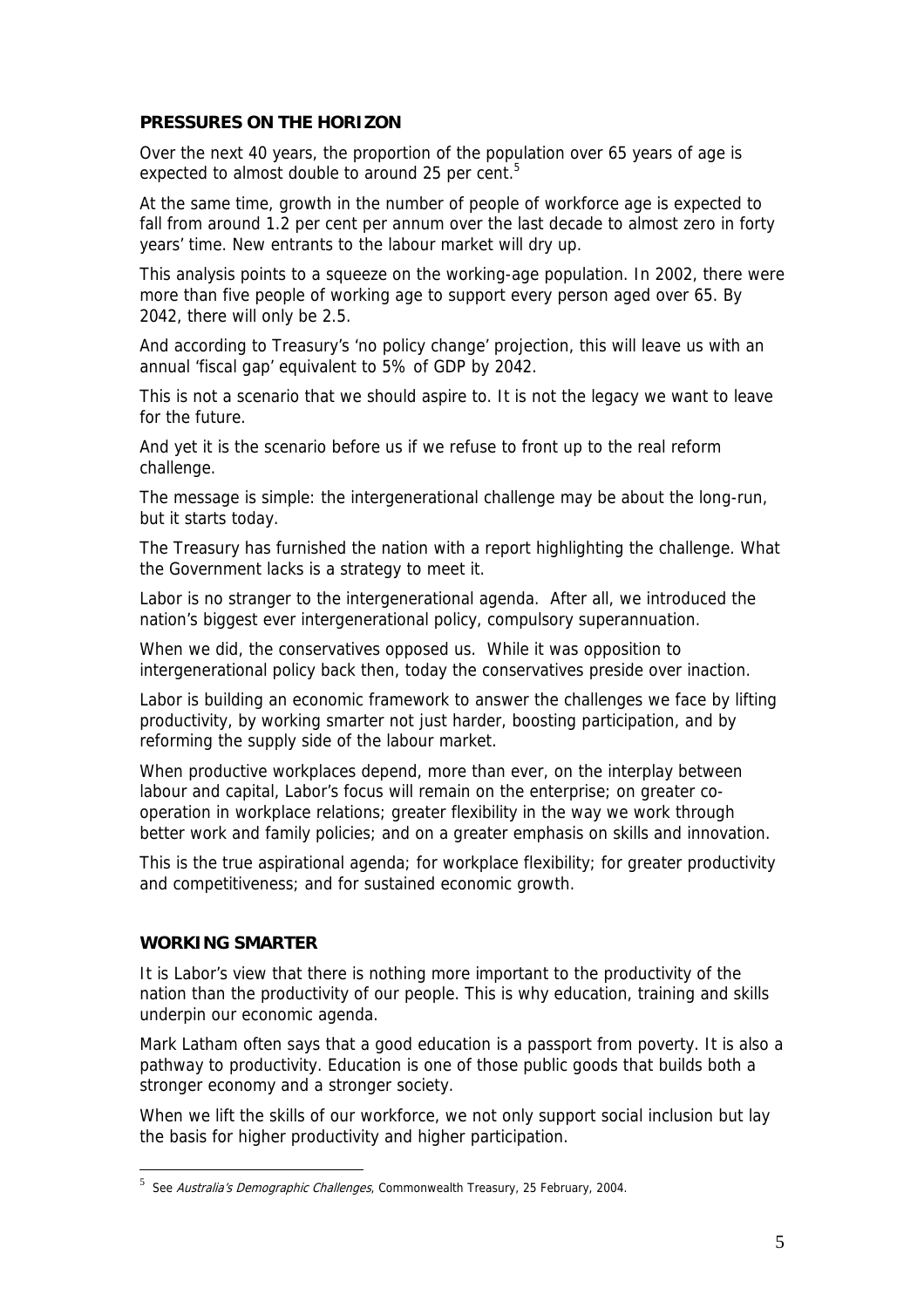There are four strings to Labor's education and skills agenda.

First, the new class of micro reforms in education must begin with early childhood development.

As I have already argued elsewhere, the evidence tells us that when we stimulate the mind early, the benefits last a lifetime. When we invest early<sup>6</sup>, we save on expensive remedial programs later<sup>7</sup>.

Second, it must extend to making better school outcomes a policy priority and arrest the emerging pattern of locational disadvantage $8$  – where the rising correlation between postcode and poor educational outcomes is becoming evident.

- ♦ That is why Labor will provide the resources necessary to lift the schools that need it most – both in the public and private sector.
- $\bullet$  Indeed, ANU growth economist Steve Dowrick<sup>9</sup> argues that if we can increase the average years of schooling by 0.8, to make us comparable with the US and Scandinavian countries, we can lift economic growth by 0.3 percentage points per annum. This not only supports social inclusion, it lifts productivity and growth too.

Third, it must ensure that TAFE and University are accessible and affordable.

♦ It's why Labor has invested so heavily in policies that will see the Commonwealth pay the TAFE fees of secondary students, create 20,000 new TAFE places, and create 20,000 new university places.

And fourth, policies that improve our skills base through formal education and training need to be complemented by specific initiatives to boost participation of those groups that need it most and through a commitment to lifelong learning. This is why Labor has developed active policies to:

- $\triangleright$  connect our at-risk youth to the new opportunities in study or work;
- $\triangleright$  tackle the reality that retrenchment means retirement for too many older workers; and
- $\triangleright$  help people balance work and family responsibilities, and support the participation of women in the workforce.

These are active policies that support productivity, and enable participation of the groups that are currently under-represented in the workforce. They will help better match labour supply with labour demand and lift what economists refer to as 'effective labour supply'.

They are policies that extend the reach of opportunity.

 $\overline{a}$ 

<sup>6</sup> See Heckman, James (2000) Policies to Foster Human Capital. Also see Young, Mary Emming, Early Child Development: Investing in the Future, The World Bank.

Matthew Sanders, James Chiesa (1988) *Investing in Our Children: What We Know and Don't Know About the Costs*  See Karoly, Lynn A. Peter W. Greenwood, Susan S. Everingham, Jill Houbé, M. Rebecca Kilburn, C. Peter Rydell, and Benefits of Early Childhood Interventions, RAND publications

 $8$  For example, see OECD Policy Brief, Education and Equity, February 2004.

Dowrick, Steve (April 2002), Investing in the Knowledge Economy: implications for Australian economic growth, Australian National University.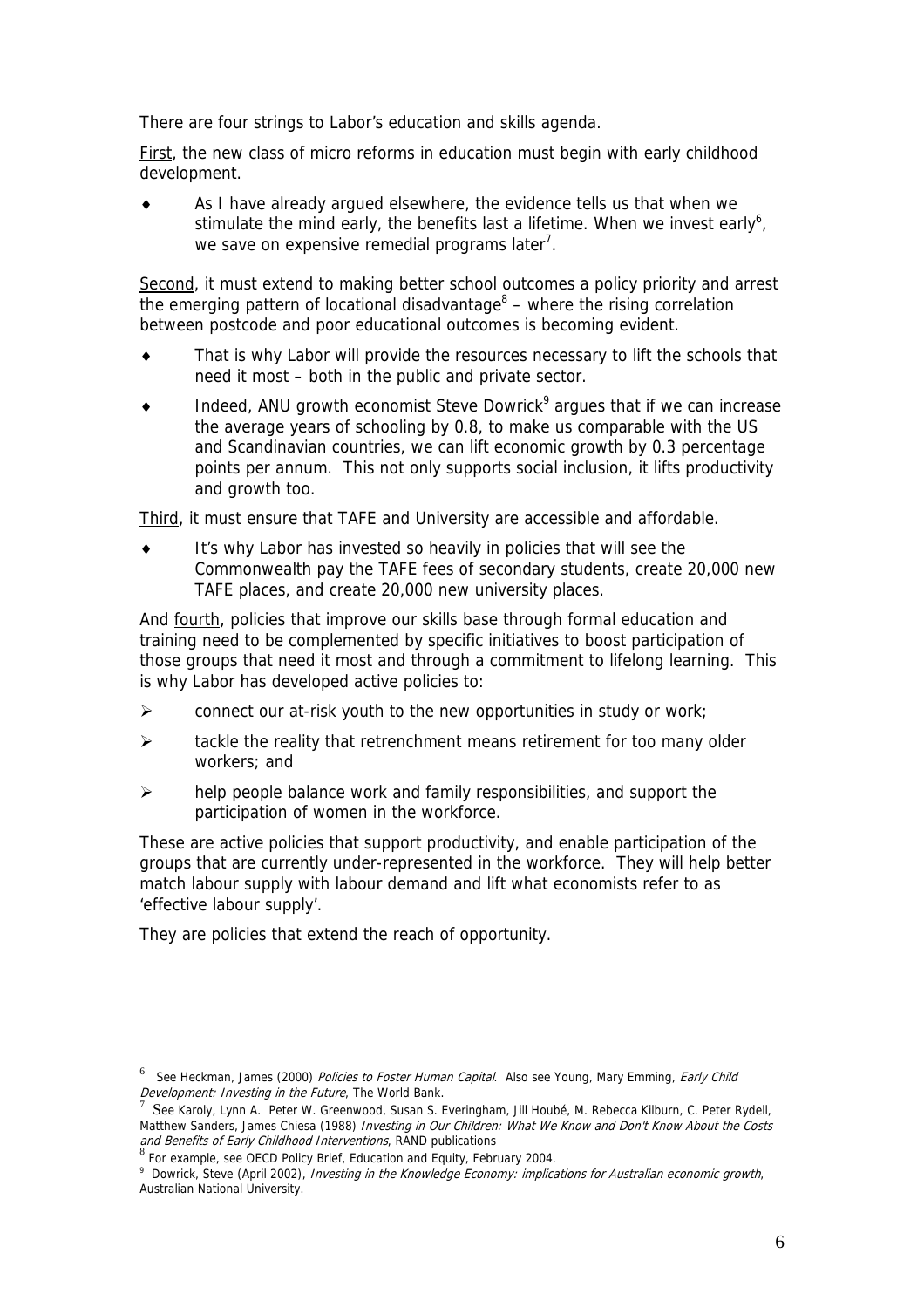#### **GETTING WORK INCENTIVES RIGHT**

While we are becoming more aware of the basis of the participation challenge – with an ageing population – the scale of the challenge is not well understood.

Indeed, a recent Treasury paper<sup>10</sup> suggests that if we can increase the participation of under-represented groups to that of the top one-fifth of OECD nations, we will go a long way towards meeting our intergenerational needs and the associated fiscal gap.

Meanwhile under the current Government, the harsh reality is that there has been a 17% increase in the number of people on welfare since 1996. This is a disastrous social policy outcome.

Aside from being a waste of human potential, and a dead weight loss for the economy as economists might describe it, joblessness is the single biggest driver of poverty and social exclusion.

It cuts across our notion of a fair society, and its effects cut across generations. Unless we want a massive number of young Australians to inherit welfare dependence, poverty and underachievement, we need to address it- and address it now.

With labour and skill shortages looming, and in contrast with the Government, Labor sees participation<sup>11</sup> and skills<sup>12</sup> as priority areas for economic reform.

But even with the best policies to boost the skills of our population – to give people a start in life and equip them with the tools to manage change - these will have limited impact if we fail to address the way our tax and welfare interface stands in the way of those who wish to work.

There is nothing more inimical to the notion of 'an aspirational society' than a system whereby people work hard, only to find the tax and transfers system working against them.

And there is nothing more inimical to the notion of a 'fair go' than a system where people want to choose work over welfare, but lose out by doing so.

The incentives inherent in our current tax and transfers system punish rather than reward work.

This is a situation that needs to be turned on its head. We need to encourage work rather than deter it, and we need to reward effort. We need to make work pay.

Leading into the May Budget, the Treasurer said he wanted to address these work disincentives – having previously said that it was one of his priorities.

But the Budget turned out to be another wasted opportunity.

 $\overline{a}$ 

In the end, it was a Budget that wiped \$52 billion off the bottom line, but reinforced the barriers to workforce participation – an astonishing achievement for any Treasurer.

 $10$  Gruen, David & Matthew Garbutt (April 2004), The fiscal implications of raising labour force participation or productivity growth, Commonwealth Treasury

<sup>&</sup>lt;sup>11</sup> Indeed, Gruen and Garbutt (2004) underscore the importance of this agenda in meeting the intergenerational challenge. They model three alternative scenarios to lift growth and productivity (and close the 'fiscal gap') and conclude that ".. the largest fiscal improvement relative to the IGR occurs for the high participation projection." (p 22)

<sup>&</sup>lt;sup>12</sup> Also see Eslake, Saul (September 2003), *Education and the Economy*, Address to the Association of School Bursars and Administrators 2003 Annual Conference.